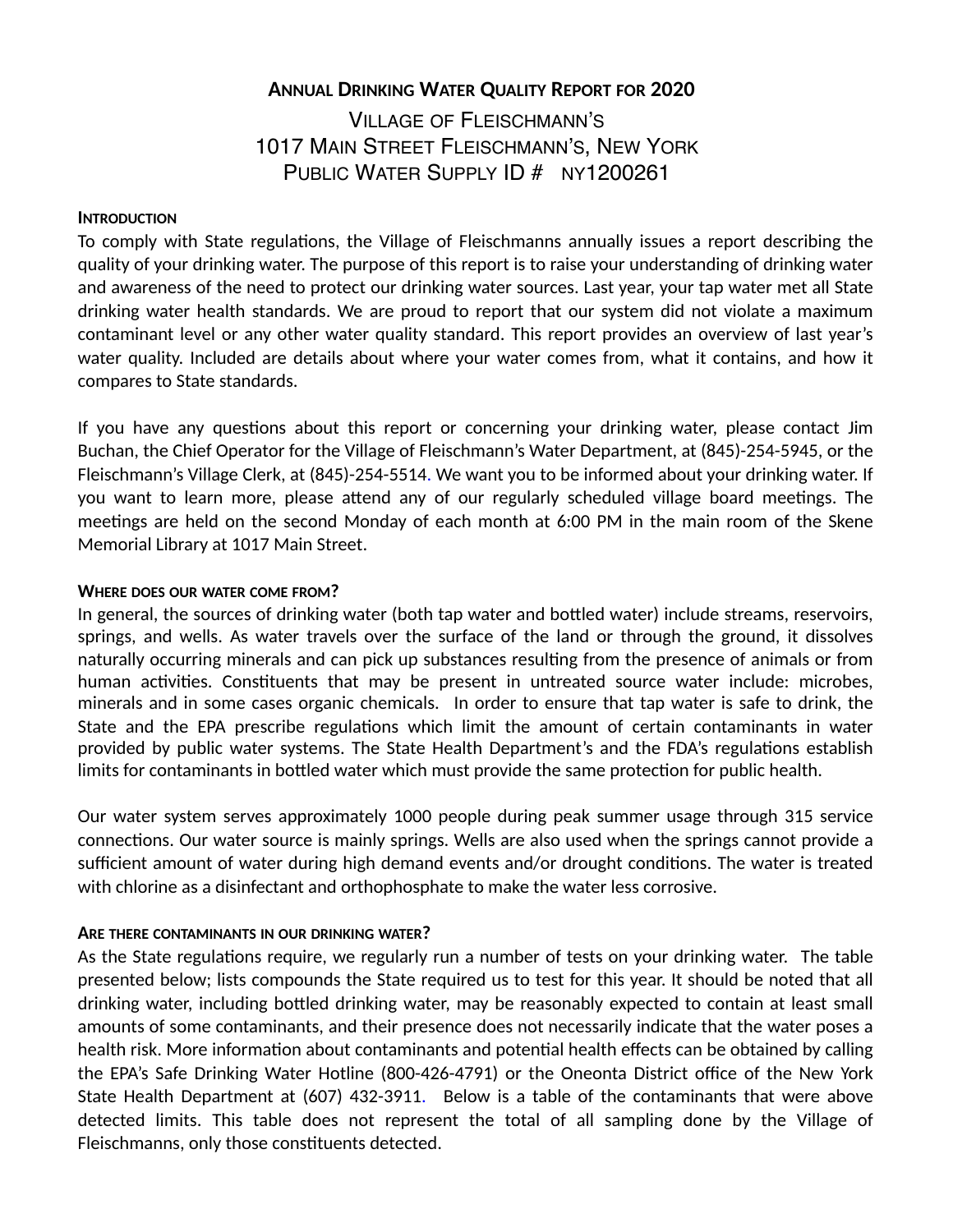# **Definitions:**

Maximum Contaminant Level (MCL): The highest level of a contaminant that is allowed in drinking water. MCLs are set as close to the MCLGs as feasible.

Maximum Contaminant Level Goal (MCLG): The level of a contaminant in drinking water below which there is no known or expected risk to health. MCLGs allow for a margin of safety.

Non-Detect (ND): Laboratory analysis indicates that the constituent is not present.

Milligrams per liter (mg/l): Corresponds to one part of chemical in one million parts of liquid (parts per million – ppm).

Micrograms per liter (ug/l): Corresponds to one part of chemical in one billion parts of liquid (parts per billion – ppb)

Picocuries per liter (pCi/L): picocuries per liter is a measure of the radioactivity in water

| Contaminant                                                                                                                     | Violation<br>Yes/No | Sample<br><b>Date</b> | <b>Level Detected</b><br>(Maximum)<br>(Range) | Unit<br>measure-<br>ment | Regulatory<br>Limit | <b>MC</b><br>LG | Source of contamination                                                                                                                             |
|---------------------------------------------------------------------------------------------------------------------------------|---------------------|-----------------------|-----------------------------------------------|--------------------------|---------------------|-----------------|-----------------------------------------------------------------------------------------------------------------------------------------------------|
| Nitrate                                                                                                                         | <b>No</b>           | 6/4/2020              | Springs $-0.21$<br>Ball Park - 0.99           | mg/l                     | 10                  | 10              | Runoff from fertilizer use;<br>Leaching from septic tanks,<br>sewage; Erosion of natural<br>deposits.                                               |
| Lead                                                                                                                            | <b>No</b>           | 8/30/2018             | $5.6*1$<br>Range $=$<br>$< 1.0 - 10.2$        | $\lg$ /l                 | 15                  | $\mathbf 0$     | Corrosion of household plumbing<br>systems; Erosion of natural<br>deposits.                                                                         |
| Copper                                                                                                                          | <b>No</b>           | 8/30/2018             | $0.953*1$<br>Range $=$<br>$.188 - 1.01$       | mg/l                     | 1.3                 | 1.3             | Corrosion of household plumbing<br>systems; Erosion of natural<br>deposits; leaching from wood<br>preservatives.                                    |
| Total<br>Trihalomethanes<br>(TTHMs –<br>chloroform,<br>bromodichlorome<br>thane.<br>dibromochlorome<br>thane.<br>and bromoform) | <b>No</b>           | 7/8/2020              | 11.4                                          | ug/l                     | 80                  | <b>NA</b>       | By-product of drinking water<br>chlorination needed to kill harmful<br>organisms. TTHMs are formed<br>when source water contains organic<br>matter. |
| Haloacetic Acids<br>(mono-,<br>di-, and<br>trichloroacetic<br>acid, and mono-<br>and<br>dibromoacetic<br>acid)                  | <b>No</b>           | 7/8/2020              | 8.7                                           | ug/l                     | 60                  | <b>NA</b>       | By-product of drinking water<br>disinfection needed to kill harmful<br>organisms.                                                                   |
| Beta particle<br>and photon<br>activity from<br>manmade<br>radionuclides                                                        | No                  | 9/6/2017              | <b>Ball Park - 1.58</b>                       | pCi/l                    | 50 *4               | $\mathbf 0$     | Decay of natural deposits<br>and man-made emissions                                                                                                 |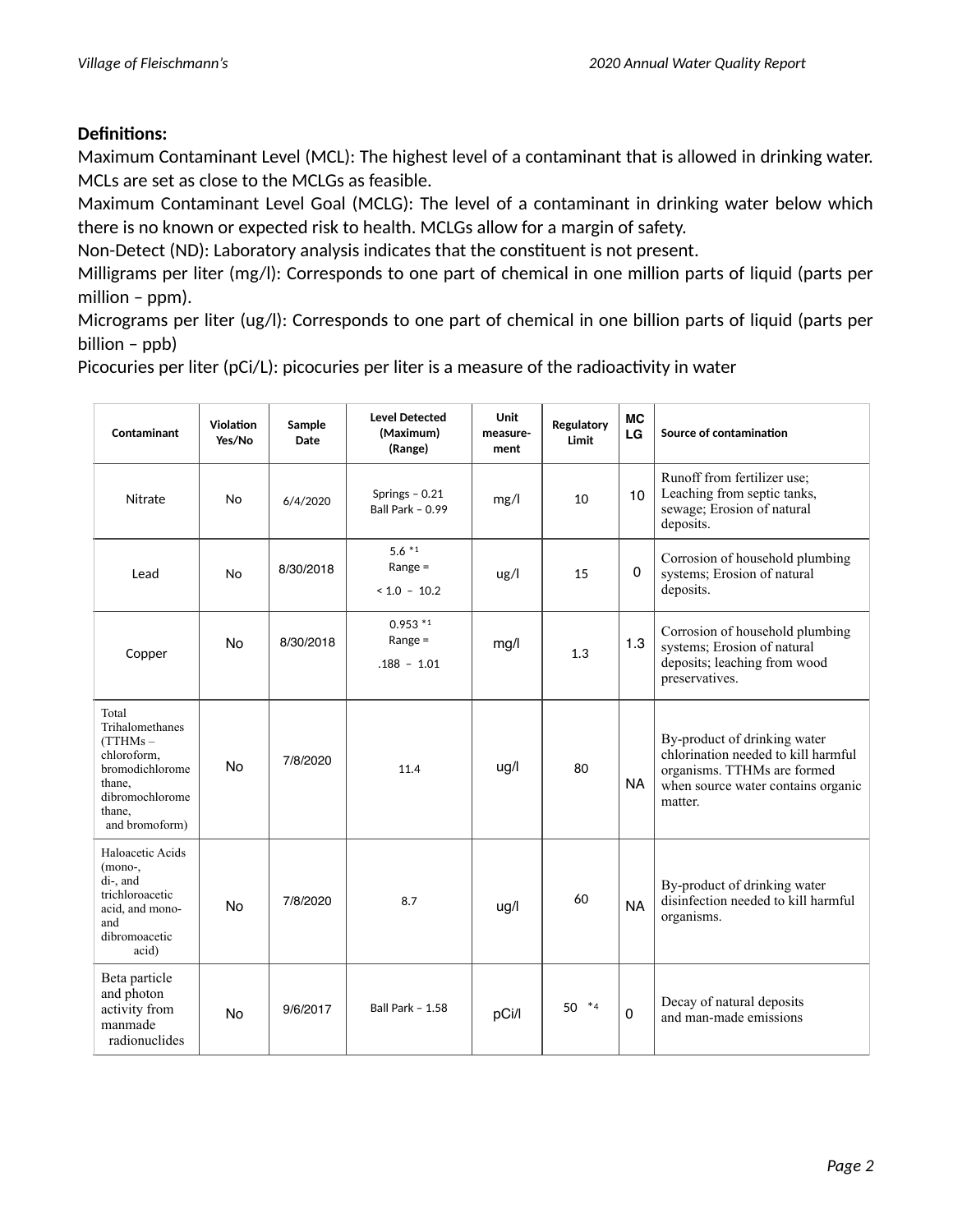### *Village of Fleischmann's 2020 Annual Water Quality Report*

| Gross alpha<br>activity<br>(including<br>radium $-226$<br>but excluding<br>radon and<br>uranium) | <b>No</b> | 9/16/2017                         | <b>Ball Park - 2.03</b>                                                  | pCi/l | 15                       | $\mathbf 0$    | Erosion of natural deposits                                                                                           |
|--------------------------------------------------------------------------------------------------|-----------|-----------------------------------|--------------------------------------------------------------------------|-------|--------------------------|----------------|-----------------------------------------------------------------------------------------------------------------------|
| Arsenic                                                                                          | Yes       | 6/4/2020<br>7/8/2020<br>10/6/2020 | <b>Ball Park - 12.3</b><br><b>Ball Park - 12.2</b><br>Ball Park - 8.1 *2 | ug/l  | 10                       | <b>NA</b>      | Erosion of natural deposits; Runoff<br>from orchards; Runoff from glass<br>and electronics production wastes.         |
| Arsenic                                                                                          | <b>No</b> | 10/6/2020                         | Well # $3 - 7.8$ $*2$<br>Well # $5 - 8.0$ $*2$                           | ug/l  | 10                       | <b>NA</b>      | Erosion of natural deposits; Runoff<br>from orchards; Runoff from glass<br>and electronics production wastes.         |
| Barium                                                                                           | <b>No</b> | 6/4/2020<br>7/2/2019              | <b>Ball Park - 0.075</b><br>Springs $-0.022$                             | mg/l  | $\overline{2}$           | $\overline{2}$ | Discharge of drilling wastes;<br>Discharge from metal refineries;<br>Erosion of natural deposits.                     |
| Nickel                                                                                           | <b>No</b> | 7/2/2019<br>6/4/2020              | Springs - $0.0006$<br>Ball Park - 0.0006                                 | mg/l  | <b>NA</b>                | <b>NA</b>      | Organic or inorganic pollutants<br>originating from municipal and<br>industrial waste discharges; natural<br>sources. |
| Chloride                                                                                         | <b>No</b> | 9/04/2016                         | Spring $-17.7$                                                           | mg/l  | 250                      | <b>NA</b>      | Naturally occurring or indicative of<br>road salt contamination.                                                      |
| Iron                                                                                             | <b>No</b> | 9/04/2016                         | Spring - 10                                                              | ug/l  | 300                      | <b>NA</b>      | Naturally occurring                                                                                                   |
| Sulfate                                                                                          | No.       | 9/04/2016                         | Springs - 4.8                                                            | mg/l  | 250                      | <b>NA</b>      | Naturally occurring                                                                                                   |
| Sodium                                                                                           | <b>No</b> | 9/04/2016                         | Spring - 9.6 *3                                                          | mg/l  | See Health<br>Effects *3 | <b>NA</b>      | Naturally occurring; Road salt;<br>Water softeners; Animal waste.                                                     |
| Zinc                                                                                             | <b>No</b> | 9/04/2016                         | <b>Springs - 0.005</b>                                                   | mg/l  | 5                        | <b>NA</b>      | Naturally occurring; Mining waste.                                                                                    |
|                                                                                                  |           |                                   |                                                                          |       |                          |                |                                                                                                                       |

\*1 - Lead & Copper; The level presented represents the 90th percentile of the 10 sites tested. A percentile is a value on a scale of 100 that indicates the percent of a distribution that is equal to or below it. The 90th percentile is equal to or greater than 90% of the lead and copper values detected at your water system.

\*2 - The Ball Park Treatment area is fed by Well's 3 & 5, these are all part of a backup system in case of a failure in our Village daily potable water system. This Well water does not normally get introduced to the Village water system but needs to be tested so if the need arises during an emergency it can be utilized. The elevated Arsenic levels in the backup system are being addressed with an increased sampling schedule and quarterly monitoring "NYS and EPA have promulgated a drinking water arsenic standard of 10 parts per billion. While your drinking water meets the standard for arsenic, it does contain low levels of arsenic. Some people who drink water containing arsenic in excess of the MCL over many years could experience skin damage or problems with their circulatory system, and may have an increased risk of getting cancer.

\*3 - Water containing more than 20 mg/l of sodium should not be used for drinking by people on severely restricted sodium diets. Water containing more than 270 mg/l of sodium should not be used for drinking by people on moderately restricted sodium diets.

\*4 – The State considers 50 pCi/L to be the level of concern for beta particles.

### **WHAT DOES THIS INFORMATION MEAN?**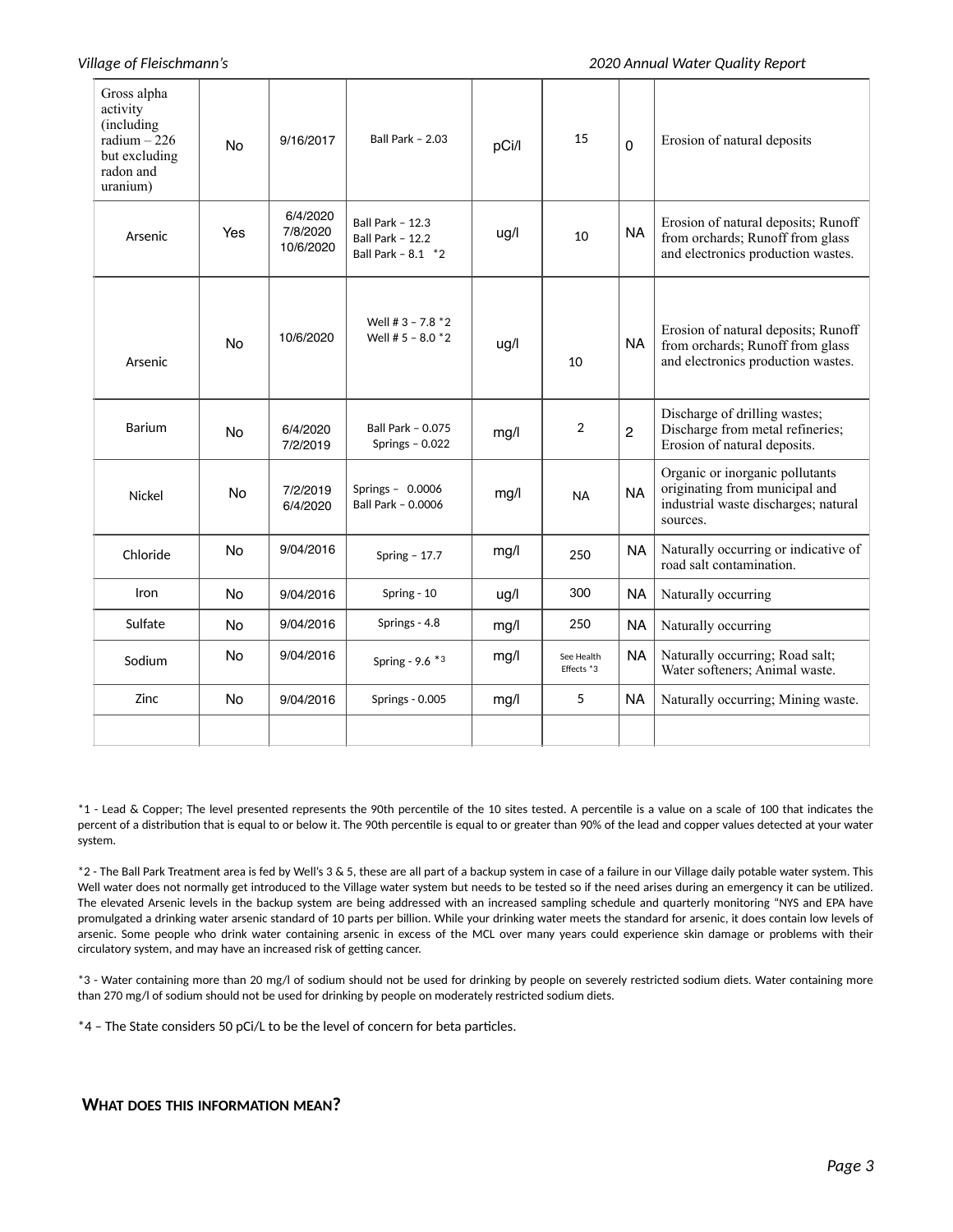### *Village of Fleischmann's 2020 Annual Water Quality Report*

The results and dates are changed after it becomes necessary to re-sample that parameter on a given year. However, our sampling has revealed some elevated arsenic levels at the Ballpark water treatment plant. The Ballpark Treatment area is fed by Well's 3 & 5, these are all part of a backup system in case of a failure in our Village daily potable water system. This Well water does not normally get introduced to the Village water system but needs to be tested so if the need arises during an emergency it can be utilized. The elevated Arsenic levels in the backup system are being addressed with an increased sampling schedule and quarterly monitoring

### **IS OUR WATER SYSTEM MEETING OTHER RULES THAT GOVERN OPERATIONS?**

During 2020, our system was in compliance with all applicable State drinking water operating, monitoring, and reporting requirements. The Village is required to sample the water system monthly for Coliform bacteria and these samples have all passed.

### **INFORMATION FOR NON-ENGLISH SPEAKING RESIDENTS**

Spanish - Este informe contiene información muy importante sobre su agua beber. Tradúzcalo ó hable con alguien que lo entienda bien.

# **WHY SAVE WATER AND HOW TO AVOID WASTING IT?**

Although our system has an adequate amount of water to meet present and future demands, there are a number of reasons why it is important to conserve water:

- ♦ Saving water saves energy and treatment costs, helping us to keep rates as low as possible;
- ♦ Saving water reduces the need to construct additional water supply works and allows these improvements to supply enough water long into the future; and
- ♦ Saving water lessens the strain on the water system during a dry spell or drought, helping to avoid severe water use restrictions and maintain essential firefighting needs.

You can play a role in conserving water by becoming conscious of the amount of water your household is using, and by looking for ways to use less whenever you can. It is not hard to conserve water. Conservation tips include:

- ♦ Automatic dishwashers use 15 gallons for every cycle, regardless of how many dishes are loaded. So get a run for your money and load it to capacity.
- ♦ Turn off the tap when brushing your teeth.
- ♦ Check every faucet in your home for leaks. Just a slow drip can waste 15 to 20 gallons a day. Fix it up and you can save almost 6,000 gallons per year.
- Check your toilets for leaks by putting a few drops of food coloring in the tank, watch for a few minutes to see if the color shows up in the bowl. It is not uncommon to lose up to 100 gallons a day from one of these otherwise invisible toilet leaks. Fix it and you save more than 30,000 gallons a year.

### **WATER IMPROVEMENTS**

Between 2007 and 2012 the Village received grants and interest free loans amounting to \$3 million to improve the water system. This funding was used to repair and improve the yield of the springs, improve